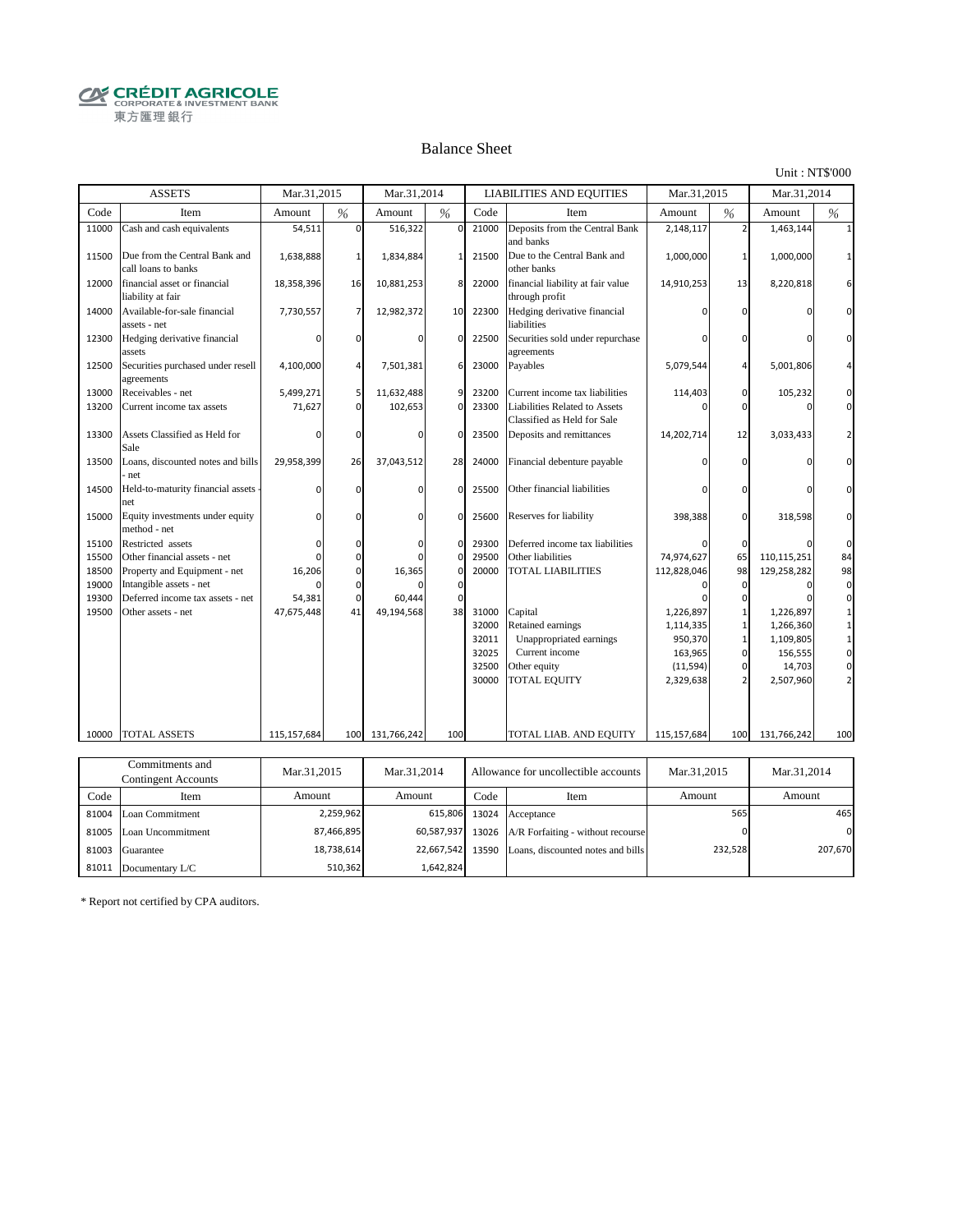**CALCOUT AGRICOLE**<br>
CORPORATE & INVESTMENT BANK<br>
東方匯理銀行

### Consolidate Income Statement

Unit : NT\$'000

|       |                                                                                                  | Jan.-Dec., 2014 |             | Jan.-Dec., 2013 |                |                |
|-------|--------------------------------------------------------------------------------------------------|-----------------|-------------|-----------------|----------------|----------------|
| 代碼    | 項<br>目                                                                                           | Amount          | $\%$        | Amount          | $\%$           | Variable %     |
| 41000 | Interest income                                                                                  | 229,188         | 72          | 302,265         | 94             | (24)           |
| 51000 | Interest expense                                                                                 | (120, 751)      | (38)        | (140,094)       | (44)           | (14)           |
|       | Net interest (expense) income                                                                    | 108,437         | 34          | 162,171         | 50             | (33)           |
|       | Other operating income                                                                           | $\Omega$        | 0           | 0               | $\overline{0}$ | 0              |
|       | Commission income                                                                                | 33,589          | 10          | 30,695          | 10             |                |
|       | Gain (loss) on financial assets or liabilities<br>measured at fair value through profit and loss | 64,798          | 20          | 240,822         | 75             | (73)           |
|       | Realized gain (loss) on available-for-sale<br>financial assets                                   | (263)           | 0           |                 | 0              | 0              |
|       | Realized gain (loss) on held-to-maturity<br>financial assets                                     |                 | 0           | 0               | 0              | 0              |
|       | Foreign exchange gains (losses) - net                                                            | 32,151          | 10          | (158, 421)      | (49)           | (120)          |
|       | Impairment loss on assets (reversal of                                                           |                 | 0           | 0               | 0              | 0              |
|       | impairment loss on assets)                                                                       |                 |             |                 |                |                |
|       | Others                                                                                           | 81,386          | 25          | 45,199          | 14             | 80             |
|       | Net income                                                                                       | 320,098         | 99          | 320,466         | 100            | $\Omega$       |
| 58200 | Bad debt expenses                                                                                |                 | 0           | (25, 300)       | (8)            | (100)          |
|       | Operating expenses                                                                               | n               | 0           | 0               | $\overline{0}$ | 0              |
| 58500 | Employee benefits                                                                                | (72, 858)       | (23)        | (72, 462)       | (23)           | 1              |
| 59000 | Depreciation and amortization expense                                                            | (777)           | 0           | (822)           | 0              | (5)            |
| 59500 | Other general and administrative expenses                                                        | (57, 124)       | (18)        | (53, 321)       | (17)           | 7              |
|       | Consolidated income (loss) from continuing operations before<br>income tax                       | 189,339         | 59          | 168,561         | 53             | 12             |
| 61003 | Consolidated income (loss) from continuing operations - Income<br>tax (expense) benefit          | (25, 374)       | (8)         | (12,006)        | (4)            | 111            |
|       | Consolidated income (loss) from continuing operations - after<br>income tax                      | 163,965         | 51          | 156,555         | 49             |                |
| 62500 | Income (loss) from discontinued operations                                                       | 0               | $\mathbf 0$ | $\Omega$        | $\mathbf 0$    | 0              |
|       | Net income (loss)                                                                                | 163,965         | 51          | 156,555         | 49             |                |
|       | Other comprehensive income                                                                       |                 |             |                 |                |                |
| 65001 | Exchange differences on cumulative translation adjustments                                       | 3,960           |             | 0               | 0              | 0              |
| 65011 | Unrealized gain (loss) on available-for-sale financial assets                                    | (12, 693)       | (4)         | 0               | 0              |                |
| 65031 | Remeasurement of defined benift plans                                                            | O               | $\Omega$    |                 | O              |                |
|       | 65051 Other comprehensive income after tax                                                       | 0               | $\pmb{0}$   | 0               | 0              | $\pmb{0}$      |
|       | Total other comprehensive income                                                                 | 155,232         | 48          | 156,555         | 49             | (1)            |
|       | Net income belong to:                                                                            |                 |             |                 |                |                |
|       | Owners' equity                                                                                   | 163,965         | 51          | 156,555         | 49             | 5              |
|       | Non-controlling Interests                                                                        |                 | 0           | 0               | 0              | 0              |
|       | Total other comprehensive income belong to:                                                      |                 |             |                 |                |                |
|       | Owners' equity                                                                                   | 155,232         | 48          | 156,555         | 49             | (1)            |
|       | Non-controlling Interests                                                                        | 0               | $\mathbf 0$ | 0               | $\mathbf 0$    | $\overline{0}$ |

\* Report not certified by CPA auditors.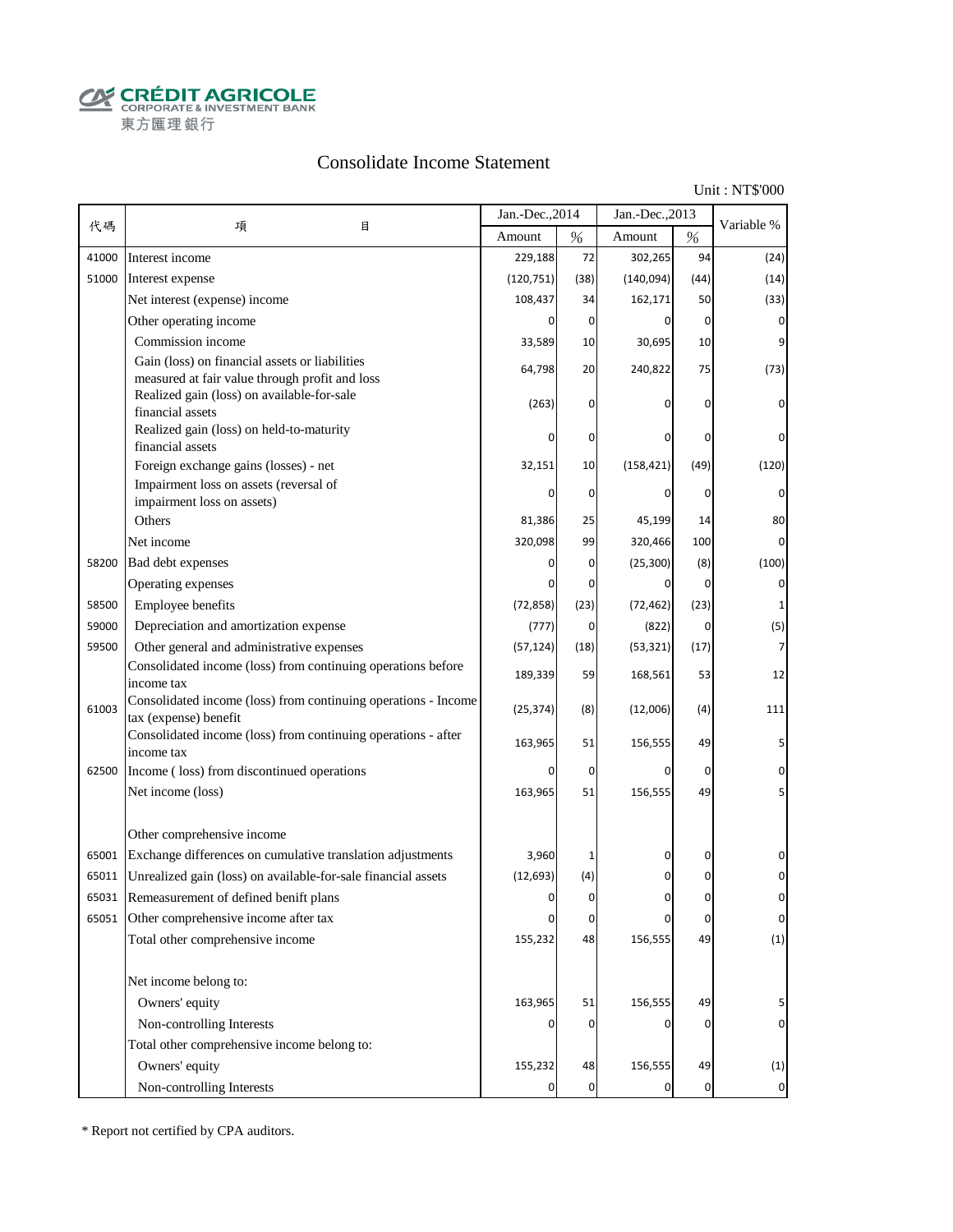

#### Information on fair value hierarchy of financial instruments

#### Unit : NT\$'000

| Instrument item meansured at fair value        |            | Mar.31.2015 |            |         | Mar.31.2014 |            |                    |         |
|------------------------------------------------|------------|-------------|------------|---------|-------------|------------|--------------------|---------|
|                                                | Total      | Level 1     | Level 2    | Level 3 | Total       | Level 1    | Level <sub>2</sub> | Level 3 |
| Non-derivative financial instruments           |            |             |            |         |             |            |                    |         |
| Asset                                          |            |             |            |         |             |            |                    |         |
| Financial assets designated at fair value      | 3,005,374  |             | 3,005,374  |         | 2,589,132   |            | 2,589,132          |         |
| through profit or loss                         |            |             |            |         |             |            |                    |         |
| Held for trading financial asset               | 3,005,374  |             | 3,005,374  |         | 2,589,132   |            | 2,589,132          |         |
| Equity investment                              |            |             |            |         |             |            |                    |         |
| Bond investment                                | 3,005,374  |             | 3,005,374  |         | 2,589,132   |            | 2,589,132          |         |
| Others                                         |            |             |            |         |             |            |                    |         |
| Financial assets designated at fair value      |            |             |            |         |             |            |                    |         |
| through profit or loss on initial recognition  |            |             |            |         |             |            |                    |         |
| Available-for-sale financial assets            | 7,734,536  | 6,428,556   | 1,305,980  |         | 12,982,372  | 12,982,372 |                    |         |
| Equity investment                              |            |             |            |         |             |            |                    |         |
| Bond investment                                | 6,434,454  | 5,128,474   | 1,305,980  |         | 4,982,000   | 4,982,000  |                    |         |
| Others                                         | 1,300,082  | 1,300,082   |            |         | 8,000,372   | 8,000,372  |                    |         |
| Liabilities                                    |            |             |            |         |             |            |                    |         |
| Financial liabilities designated at fair value |            |             |            |         |             |            |                    |         |
| through profit or loss                         |            |             |            |         |             |            |                    |         |
| Held for trading financial liabilities         |            |             |            |         |             |            |                    |         |
| Financial liabilities designated at fair value |            |             |            |         |             |            |                    |         |
| through profit or loss on initial recognition  |            |             |            |         |             |            |                    |         |
| Derivatives financial instruments              |            |             |            |         |             |            |                    |         |
| Asset                                          |            |             |            |         |             |            |                    |         |
| Financial assets designated at fair value      | 15,353,022 |             | 15,353,022 |         | 8,292,121   |            | 8,292,121          |         |
| through profit or loss                         |            |             |            |         |             |            |                    |         |
| Hedging derivative financial assets            |            |             |            |         |             |            |                    |         |
| Liabilities                                    |            |             |            |         |             |            |                    |         |
| Financial liabilities designated at fair value | 14,910,253 |             | 14,910,253 |         | 8,220,818   |            | 8,220,818          |         |
| through profit or loss                         |            |             |            |         |             |            |                    |         |
| Hedging derivative financial liabilities       |            |             |            |         |             |            |                    |         |
|                                                |            |             |            |         |             |            |                    |         |

#### Financial asset changes in fair value measurement level 3

|                                               |           |           |                           |  |                        |                |                        | <b>Unit: NT\$'000</b> |
|-----------------------------------------------|-----------|-----------|---------------------------|--|------------------------|----------------|------------------------|-----------------------|
|                                               | Beginning |           | Profit/Loss valuation     |  | Increase during period |                | Decrease during period |                       |
| Item                                          | retained  | Income    | Other comprehe            |  | Transfers to           | Sale, disposal | Converted out          | Ending retained       |
|                                               | earnging  | statement | Buy in or issue<br>income |  | Level 3                | or settlement  | from Level 3           | earning               |
| Financial assets designated at fair value     |           |           |                           |  |                        |                |                        |                       |
| through profit or loss                        |           |           |                           |  |                        |                |                        |                       |
| Held for trading financial assets             |           |           |                           |  |                        |                |                        |                       |
| Financial assets designated at fair value     |           |           |                           |  |                        |                |                        |                       |
| through profit or loss on initial recognition |           |           |                           |  |                        |                |                        |                       |
| Available-for-sale financial assets           |           |           |                           |  |                        |                |                        |                       |
| Hedging derivative financial assets           |           |           |                           |  |                        |                |                        |                       |
|                                               |           |           |                           |  |                        |                |                        |                       |

#### Financial liabilities changes in fair value measurement level 3

|                                                |                      |                                 |                 |                         |                                 |                               | Unit: NT\$'000             |
|------------------------------------------------|----------------------|---------------------------------|-----------------|-------------------------|---------------------------------|-------------------------------|----------------------------|
|                                                | Beginning            | Valuation of profit/loss during |                 | Increase during period  |                                 | Decrease during period        |                            |
| Item                                           | retained<br>earnging | the period                      | Buy in or issue | Transfers to<br>Level 3 | Sale, disposal<br>or settlement | Converted out<br>from Level 3 | Ending retained<br>earning |
| Financial liabilities designated at fair value |                      |                                 |                 |                         |                                 |                               |                            |
| through profit or loss                         |                      |                                 |                 |                         |                                 |                               |                            |
| Held for trading financial liabilities         |                      |                                 |                 |                         |                                 |                               |                            |
| Financial liabilities designated at fair value |                      |                                 |                 |                         |                                 |                               |                            |
| through profit or loss on initial recognition  |                      |                                 |                 |                         |                                 |                               |                            |
| Hedging derivative financial liabilities       |                      |                                 |                 |                         |                                 | $\overline{\phantom{a}}$      |                            |
|                                                |                      |                                 |                 |                         |                                 |                               |                            |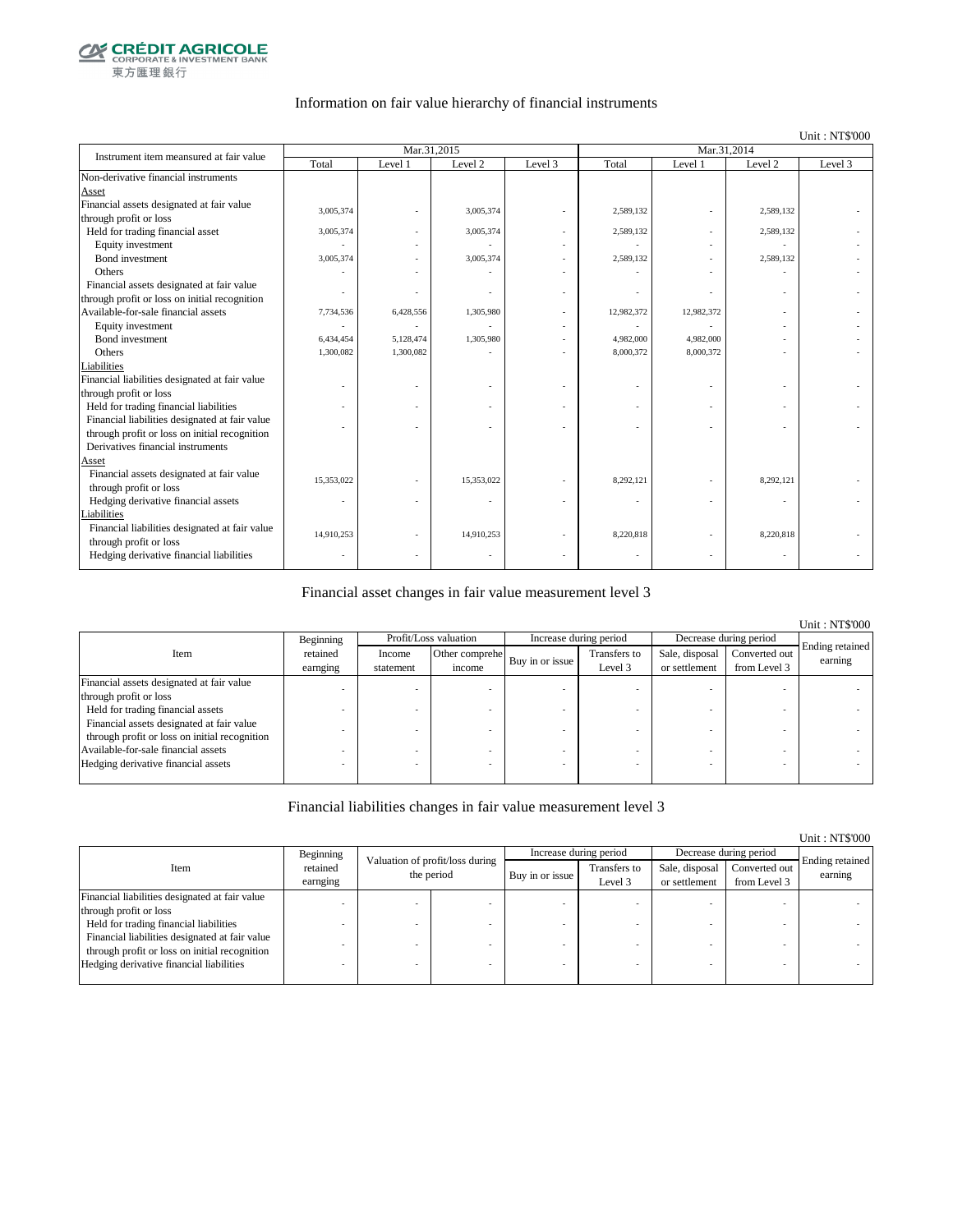

#### ASSETS QUALITY

Unit : NT\$'000, %

| Year \ Month               |                                  |                          |                          | Mar.31,2015                                     |                     |                                                                  | Mar.31,2014              |                          |                                                 |                          |                                                      |
|----------------------------|----------------------------------|--------------------------|--------------------------|-------------------------------------------------|---------------------|------------------------------------------------------------------|--------------------------|--------------------------|-------------------------------------------------|--------------------------|------------------------------------------------------|
|                            | <b>ITEM</b>                      | Overdue<br>Amount        | Loan<br>Amount           | $%$ of<br>Overdue<br>loans<br>to Total<br>loans |                     | $%$ of<br>Loan loss reserve Loan loss reserve<br>to Overdue Loan | Overdue<br>Amount        | Loan<br>Amount           | $%$ of<br>Overdue<br>loans<br>to Total<br>loans | Loan loss<br>reserve     | $%$ of<br>Loan loss<br>reserve<br>to Overdue<br>Loan |
| Corporate Finance          | Security                         | $\sim$                   | 261,570                  |                                                 | 232,528             |                                                                  | $\overline{\phantom{a}}$ | ,692,703                 |                                                 | 207,670                  |                                                      |
|                            | Unsecurity                       |                          | 29,929,357               |                                                 |                     |                                                                  |                          | 35,558,479               |                                                 |                          |                                                      |
|                            | Housing Loan                     |                          |                          | $\blacksquare$                                  |                     |                                                                  |                          | $\blacksquare$           | $\overline{\phantom{0}}$                        |                          |                                                      |
|                            | Cash card                        |                          |                          | $\sim$                                          |                     | <b>NA</b>                                                        |                          |                          |                                                 |                          | <b>NA</b>                                            |
| <b>Consumer Finace</b>     | Small credit Loan                |                          |                          | $\blacksquare$                                  |                     |                                                                  | $\overline{\phantom{0}}$ | $\overline{\phantom{0}}$ |                                                 |                          |                                                      |
|                            | Security<br>Others<br>Unsecurity | $\blacksquare$           | $\overline{\phantom{0}}$ |                                                 | -                   |                                                                  | $\overline{\phantom{0}}$ | $\overline{\phantom{0}}$ |                                                 | $\overline{\phantom{0}}$ |                                                      |
|                            | Total                            |                          | 30,190,927               | $\blacksquare$                                  | 232,528             |                                                                  |                          | 37,251,182               |                                                 | 207,670                  |                                                      |
|                            |                                  | Overdue<br>Amount        | A/R<br>Amount            | $%$ of<br>Overdue A/R<br>to Total A/R           | Provision<br>Amount | $%$ of<br>Provision to<br>Overdue Loan                           | Overdue<br>Amount        | A/R<br>Amount            | $%$ of<br>Overdue A/R<br>to Total A/R           | Provision<br>Amount      | $%$ of<br>Provision to<br>Overdue<br>Loan            |
| Credit card                |                                  | $\blacksquare$           |                          | $\blacksquare$                                  |                     |                                                                  |                          | $\overline{\phantom{0}}$ |                                                 |                          |                                                      |
| Factoring-without recourse |                                  | $\overline{\phantom{a}}$ | $\overline{\phantom{0}}$ | $\sim$                                          |                     | <b>NA</b>                                                        |                          | 6,708,625                |                                                 |                          | <b>NA</b>                                            |
| Other non-performing loans |                                  | $\overline{\phantom{a}}$ |                          | $\sim$                                          |                     |                                                                  | $\overline{\phantom{a}}$ | $\overline{\phantom{0}}$ |                                                 |                          |                                                      |

| Year ∖ Month                                                               | Mar.31.2015 | Mar.31.2014   |
|----------------------------------------------------------------------------|-------------|---------------|
| Loan classified as non-Pass-Due with normal payment after debt negotiation |             | 1.321.970.521 |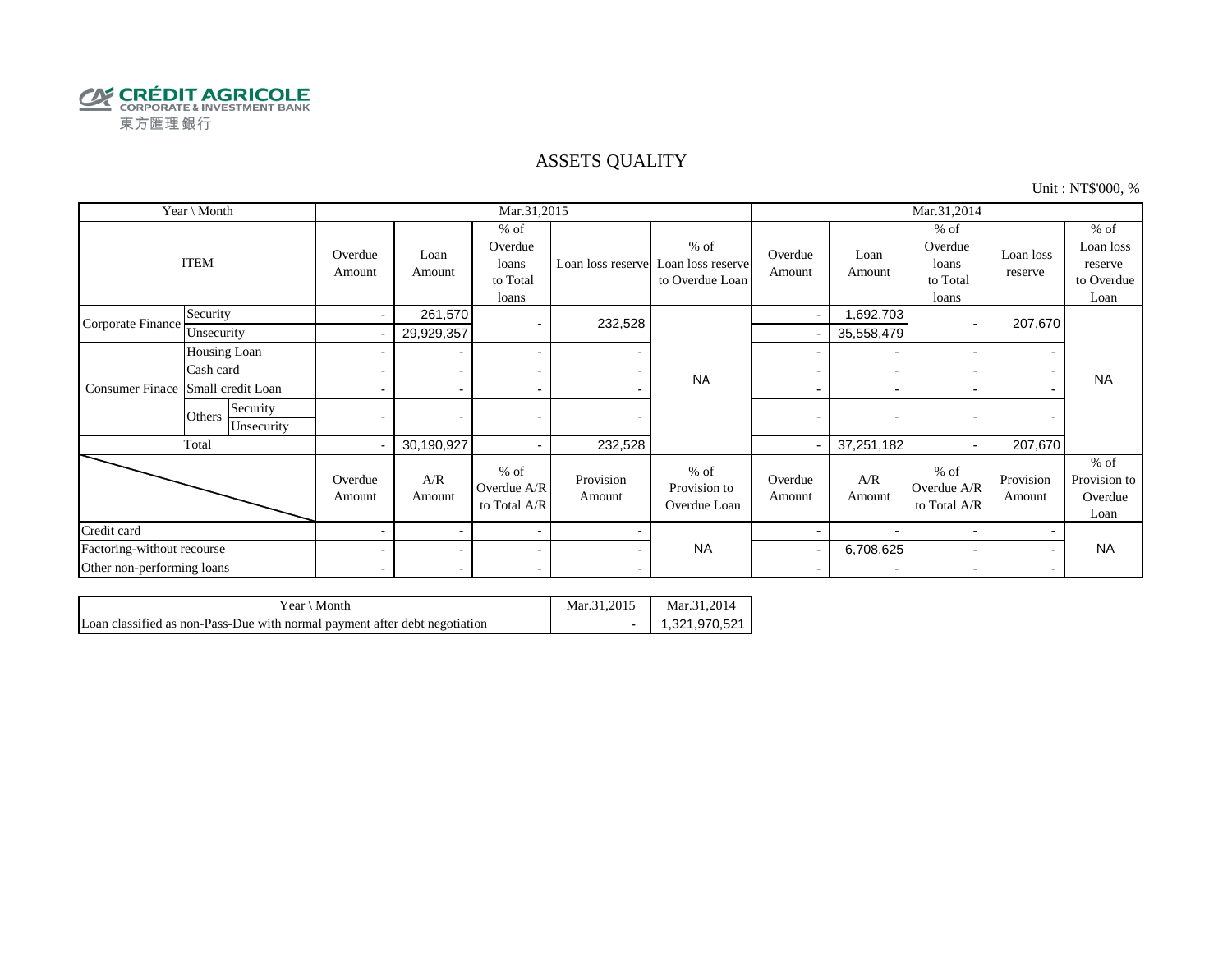

# Credit Exposure Concentration

Unit : NT\$'000, %

| Year <sup>\</sup><br>Month |                            | Mar.31,2015                                |               |                                               | Mar.31,2014                  |                                            |               |                                              |  |  |
|----------------------------|----------------------------|--------------------------------------------|---------------|-----------------------------------------------|------------------------------|--------------------------------------------|---------------|----------------------------------------------|--|--|
| Ranking                    | Group Name                 | <b>INDUSTRIAL</b><br><b>CLASSIFICATION</b> | Credit Amount | % of Credit<br>amount to<br>net worth $(\% )$ | Group Name                   | <b>INDUSTRIAL</b><br><b>CLASSIFICATION</b> | Credit Amount | % of Credit<br>amount to<br>net worth $(\%)$ |  |  |
|                            | FOXXXXX Plxxxxxx           | Manufacturing                              | 6,460,378     |                                               | 277% Quxxxx                  | Manufacturing                              | 7,074,550     | 282%                                         |  |  |
| 2                          | Mexxxxxx Cxx               | <b>Financial Service</b><br>Activities     | 5,255,145     |                                               | 226% FOXXXXX PlXXXXXX        | Manufacturing                              | 5,601,480     | 223%                                         |  |  |
| 3                          | CxCx                       | Construction                               | 4,403,942     |                                               | 189% CxCx                    | Construction                               | 4,921,149     | 196%                                         |  |  |
| 4                          | <b>Fxx Eaxxxxx Texxxxx</b> | Manufacturing                              | 4,244,338     |                                               | 182% CSXX COXXXXXXX          | Manufacturing                              | 3,863,090     | 154%                                         |  |  |
| 5                          | Csxx Coxxxxxxxx            | Manufacturing                              | 2,635,239     |                                               | 113% Taxxxx Sexx Coxxxxxxx   | Manufacturing                              | 2,591,969     | 103%                                         |  |  |
| 6                          | <b>Ouxxxx</b>              | Manufacturing                              | 2,415,798     |                                               | 104% Fxx Eaxxxxx Nex Cexxxxx | <b>Financial Service</b><br>Activities     | 2,390,019     | 95%                                          |  |  |
| 7                          | EVXXXXXXX                  | Transportation and<br>warehousing          | 2,168,076     |                                               | 93% EVXXXXXXX                | Transportation and<br>warehousing          | 2,260,032     | 90%                                          |  |  |
| 8                          | UXX PXXXXXXXX              | Finance &<br>Insurance                     | 1,545,215     |                                               | 66% Hox Hax                  | Manufacturing                              | 1,321,971     | 53%                                          |  |  |
| 9                          | Taxxxx Cexxxx              | Manufacturing                              | 1,098,090     |                                               | 47% Taxxxx Cexxxx            | Manufacturing                              | 1,021,541     | 41%                                          |  |  |
| 10                         | Ax OXXXXXXX                | Manufacturing                              | 750,752       |                                               | 32% Chxxx Stxxx              | Finance $&$<br>Insurance                   | 844,962       | 34%                                          |  |  |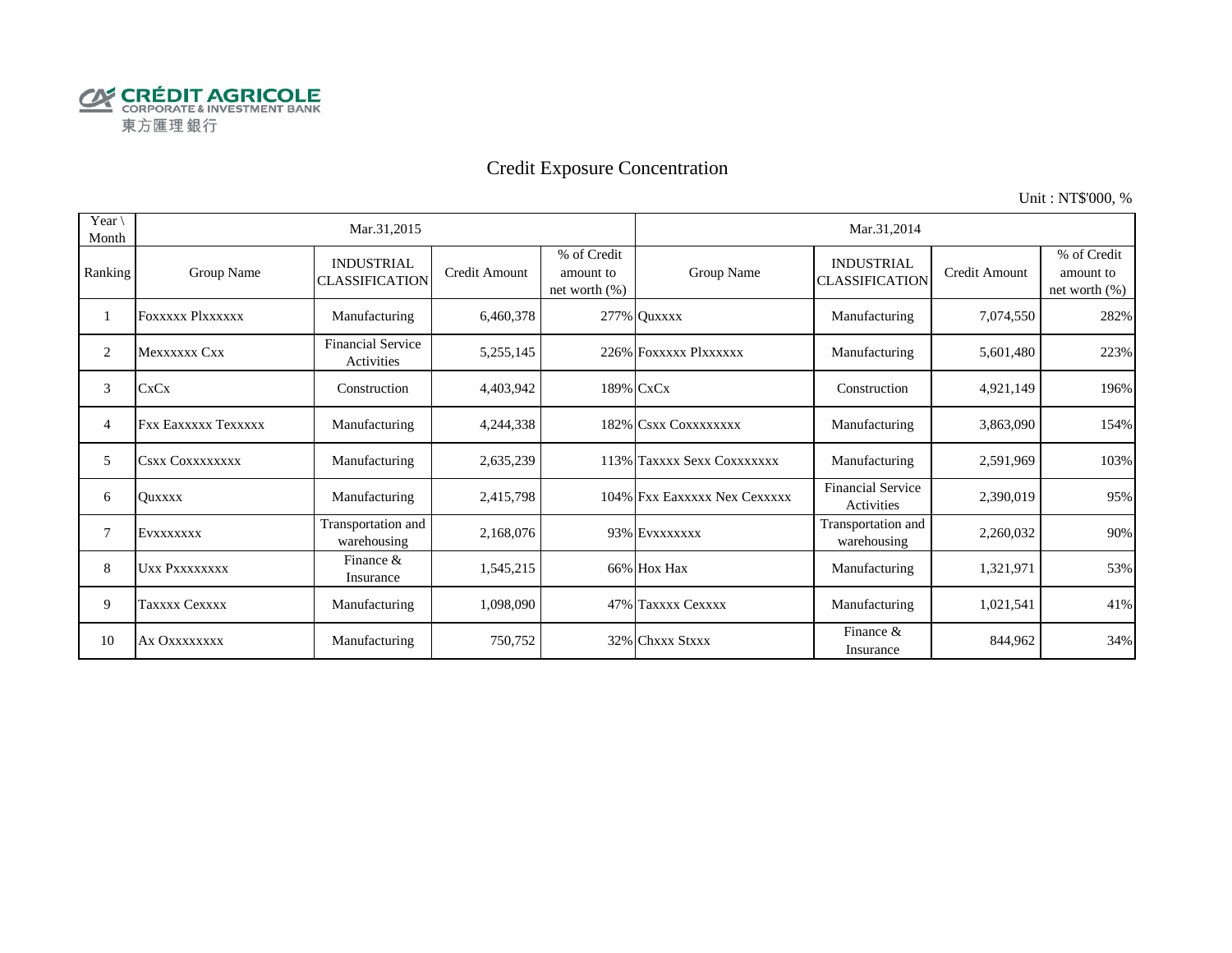

## Interest-Rate Sensitivity - TWD Currency Mar.31,2015

Unit : NT\$'000, %

| <b>ITEM</b>                                                    | $0$ to 90 days | 91 to 180 days           | 181 days to 1 year | over 1 year | <b>TOTAL</b> |  |  |  |  |
|----------------------------------------------------------------|----------------|--------------------------|--------------------|-------------|--------------|--|--|--|--|
| Sensitive assets                                               | 10,940,814     | 3,250,692                | 2,984,518          | 6,086,934   | 23, 262, 958 |  |  |  |  |
| Sensitive liabilities                                          | 46,632         | $\overline{\phantom{0}}$ | 5,000              | 1,089,306   | 1,140,938    |  |  |  |  |
| Sensitive Gap                                                  | 10,894,182     | 3,250,692                | 2,979,518          | 4,997,628   | 22,122,020   |  |  |  |  |
| Equity                                                         |                |                          |                    |             | 2,184,537    |  |  |  |  |
| Ratio of interest-rate sensitive assets to liabi<br>2,038.93 % |                |                          |                    |             |              |  |  |  |  |
| Ratio of interest-rate sensitive gap to equity<br>1,012.66 %   |                |                          |                    |             |              |  |  |  |  |

## Mar.31,2015 Interest-Rate Sensitivity - USD Currency

Unit : US\$'000, %

| <b>ITEM</b>                                                  | $0$ to $90$ days | 91 to 180 days | 181 days to 1 year       | over 1 year | <b>TOTAL</b> |  |  |  |  |
|--------------------------------------------------------------|------------------|----------------|--------------------------|-------------|--------------|--|--|--|--|
| Sensitive assets                                             | 501,362          | 29,646         | $\overline{\phantom{0}}$ | 272,689     | 803,697      |  |  |  |  |
| Sensitive liabilities                                        | 503,040          | 3,656          |                          |             | 506,696      |  |  |  |  |
| Sensitive Gap                                                | (1,678)          | 25,990         |                          | 272,689     | 297,001      |  |  |  |  |
| Equity                                                       |                  |                |                          |             | 4,570        |  |  |  |  |
| Ratio of interest-rate sensitive assets to liabi<br>158.62 % |                  |                |                          |             |              |  |  |  |  |
| Ratio of interest-rate sensitive gap to equity<br>6.498.93 % |                  |                |                          |             |              |  |  |  |  |

- 1. Interest-rate sensitive assets or liabilities represent interest bearing assets or interest paying liabilities influenced by the fluctuation of interest rates.
- 2. Ratio of interest-rate sensitive assets to liabilities = Interest-rate sensitive assets ÷ Interest-rate sensitive liabilities (i.e. New Taiwan Dollar interest-rate sensitive assets and New Taiwan Dollar interest-rate sensitive liabilities with tenors of less than one year)
- 3. Interest-rate sensitive gap = Interest-rate sensitive assets  $-$  Interest-rate sensitive liabilities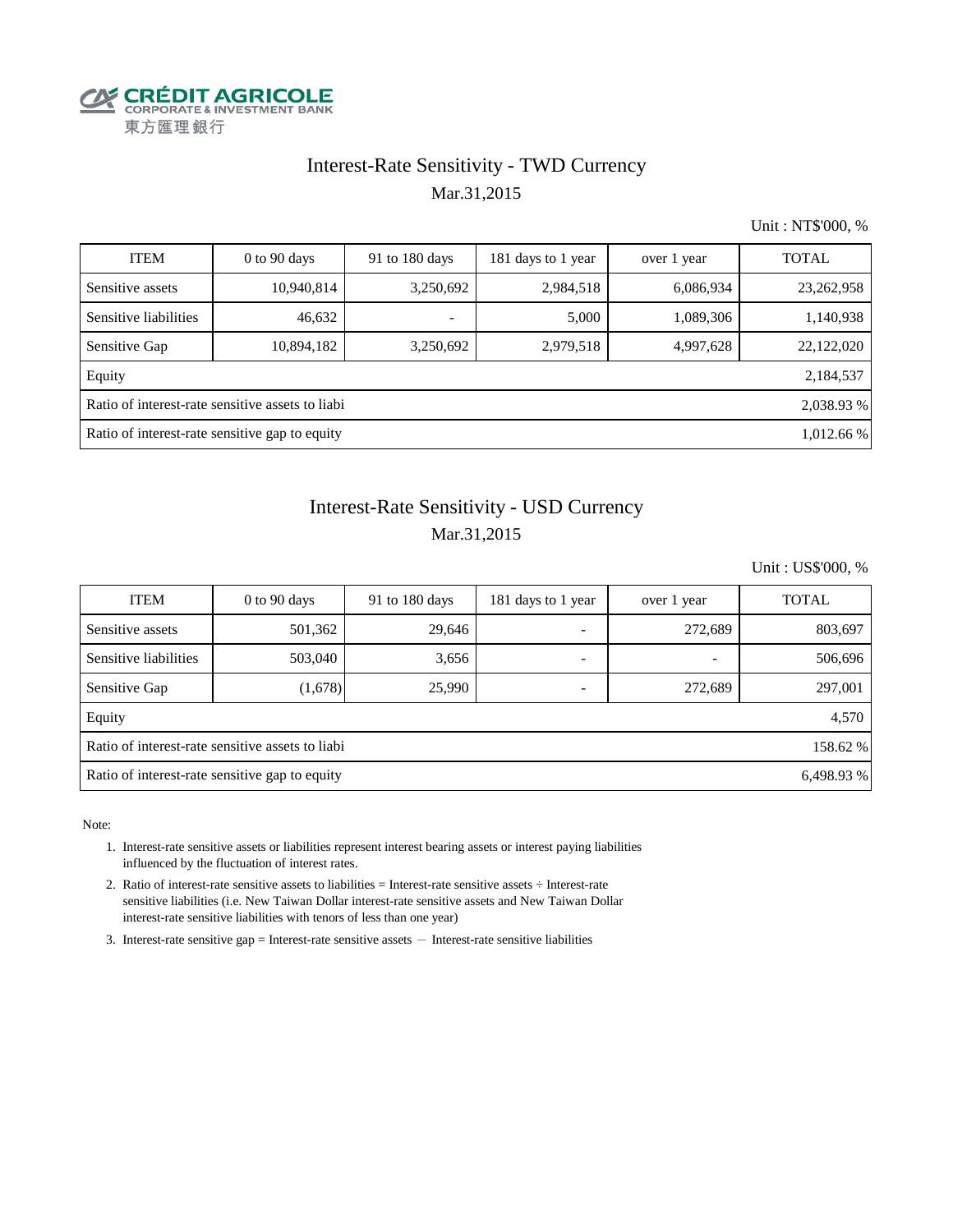

# Ratio of Profitability

Unit : %

| <b>ITEM</b>               |                   | Mar.31,2015 | Mar.31,2014 |  |
|---------------------------|-------------------|-------------|-------------|--|
| Ratio of return on assets | before income tax | 0.14%       | $0.12 \%$   |  |
|                           | after incometax   | 0.12 %      | 0.11%       |  |
| Ratio of return on equity | before income tax | 8.24 %      | 6.88 %      |  |
|                           | after incometax   | 7.13 %      | 6.39 %      |  |
| Ratio of net income       |                   | 51.22 %     | 56.87 %     |  |

- 1. Ratio of return on assets = Income before income tax  $\div$  Average assets
- 2. Ratio of return on equity = Income before income tax  $\div$  Average equity
- 3. Ratio of net income = Income before income tax  $\div$  Total revenue
- 4. Income before income tax is the year-to-date accumulated income.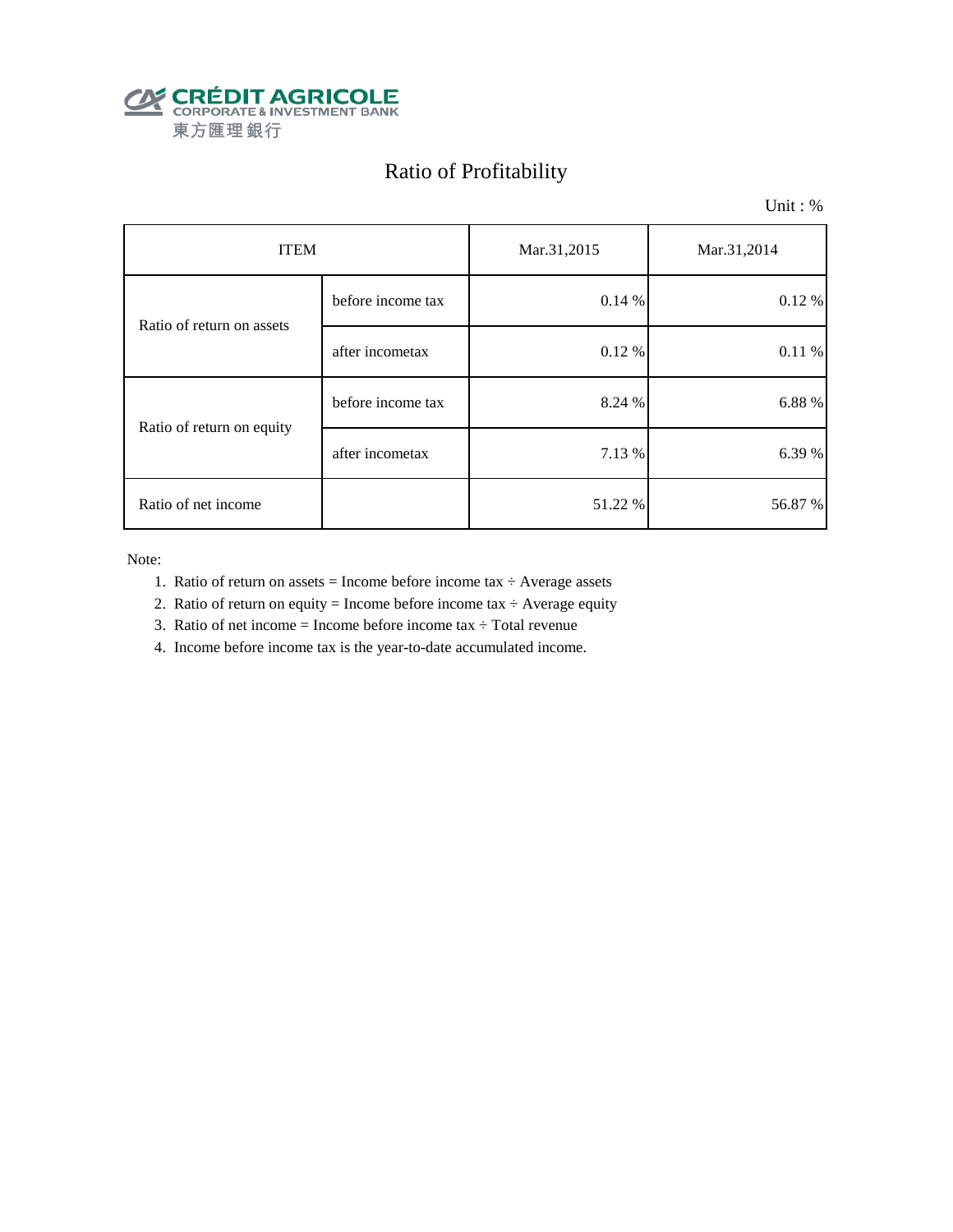

## Analysis of Assets and Liabilities by Maturity Date - TWD Currency Mar.31,2015

Unit : NT\$'000

| <b>ITEM</b> | <b>TOTAL</b> | Amount for the remaining period to the maturity date |                 |                |                       |             |  |  |
|-------------|--------------|------------------------------------------------------|-----------------|----------------|-----------------------|-------------|--|--|
|             |              | $0$ to 30 days                                       | $31$ to 90 days | 91 to 180 days | 181 days to<br>1 year | over 1 year |  |  |
| Assets      | 520,651,020  | 128,780,044                                          | 145,574,651     | 100,979,681    | 114,642,814           | 30,673,830  |  |  |
| Liabilities | 491,610,030  | 120,346,383                                          | 128,688,308     | 117,178,088    | 109,497,559           | 15,899,692  |  |  |
| Gap         | 29,040,990   | 8,433,661                                            | 16,886,343      | $-16,198,407$  | 5,145,255             | 14,774,138  |  |  |

Note:

 1. The table includes only New Taiwan Dollar amounts (i.e. excludes assets and liabilities denominated in foreign currency).

## Analysis of Assets and Liabilities by Maturity Date - USD Currency Mar.31,2015

Unit : US\$'000

| <b>ITEM</b> |              |                | Amount for the remaining period to the maturity date |                |                       |             |  |
|-------------|--------------|----------------|------------------------------------------------------|----------------|-----------------------|-------------|--|
|             | <b>TOTAL</b> | $0$ to 30 days | $31$ to 90 days                                      | 91 to 180 days | 181 days to<br>1 year | over 1 year |  |
| Assets      | 18,446,034   | 5,542,505      | 4,781,336                                            | 3,696,895      | 3,725,791             | 699,507     |  |
| Liabilities | 19,656,814   | 6,421,089      | 4,658,357                                            | 3,974,036      | 3,687,651             | 915,681     |  |
| Gap         | $-1,210,780$ | $-878,584$     | 122,979                                              | $-277,141$     | 38,140                | $-216,174$  |  |

Note:

1. The table includes only U.S. Dollar amounts.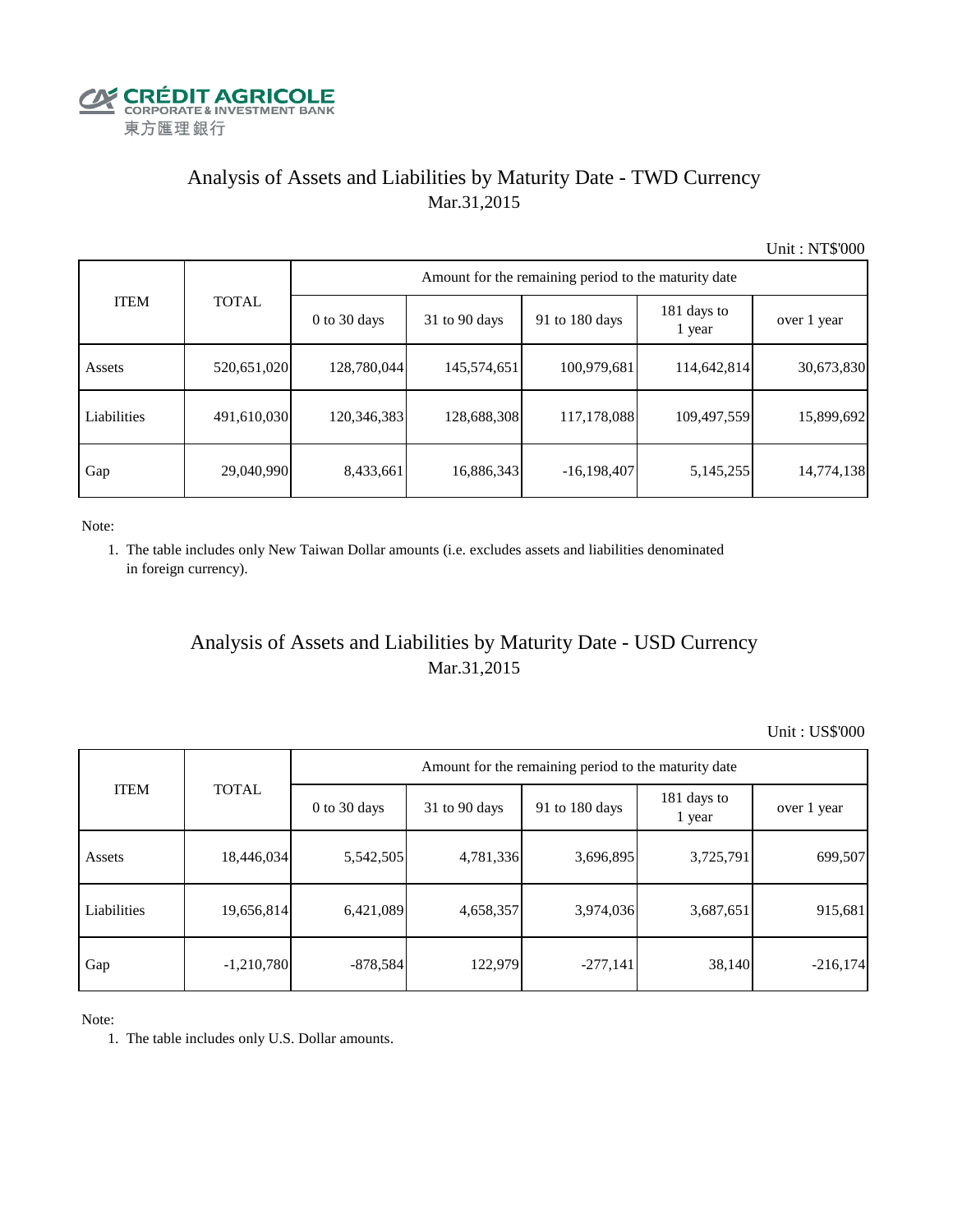

### Sale of Distressed Debt Information Mar.31,2015

1. Transcation information of distressed debt sale Unit: NT\$'000

| Transaction<br>Date | Counterparty Debt Component | <b>Book Value</b> | Selling<br>Price | Gain/loss<br>from<br>disposal | Condition of<br>Agreement | Relationship with<br>counterparty |
|---------------------|-----------------------------|-------------------|------------------|-------------------------------|---------------------------|-----------------------------------|
| -                   | -                           |                   |                  |                               |                           |                                   |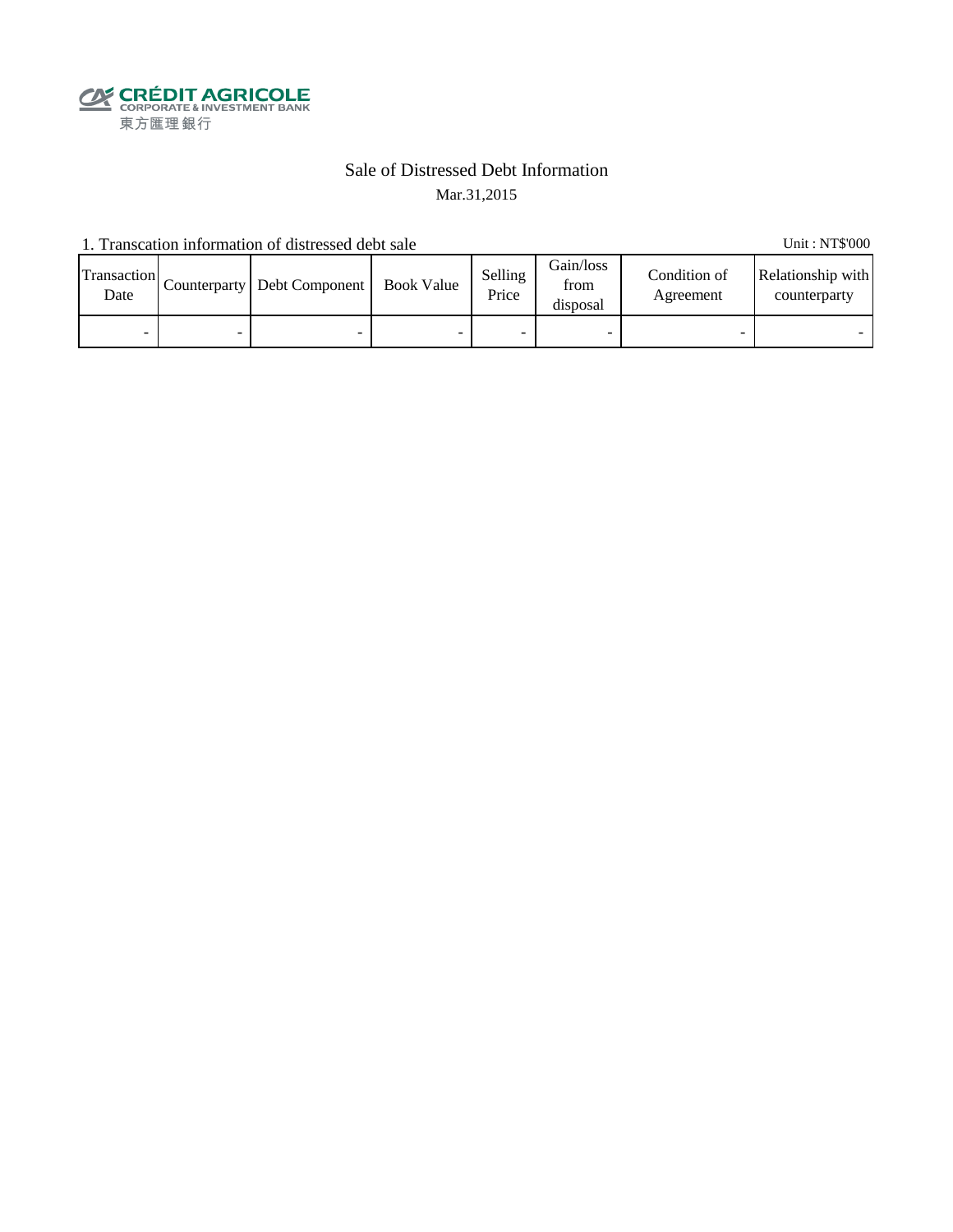

#### Information of reinvestment business Mar.31,2015

Unit : NT\$'000

|                     | Main           |                   | Stockholdi   Investment          | Realized             | Conditions of share consolidation between the<br>company and its affiliated companies |                                    |                                 |                          |                                        |         |
|---------------------|----------------|-------------------|----------------------------------|----------------------|---------------------------------------------------------------------------------------|------------------------------------|---------------------------------|--------------------------|----------------------------------------|---------|
| Investee<br>company | Locatio  <br>n | Operating<br>Item | ng ratio in<br>Closing<br>Period | <b>Book</b><br>Value | Gain/Loss in<br>Current<br>Period                                                     | Current number<br>of stock holding | Pro Forma<br>number of<br>stock | of stock                 | Total<br>Number Stockholdin<br>g ratio | Remarks |
| -                   |                | -                 | $\overline{\phantom{0}}$         | -                    | $\overline{\phantom{a}}$                                                              | -                                  |                                 | $\overline{\phantom{0}}$ |                                        |         |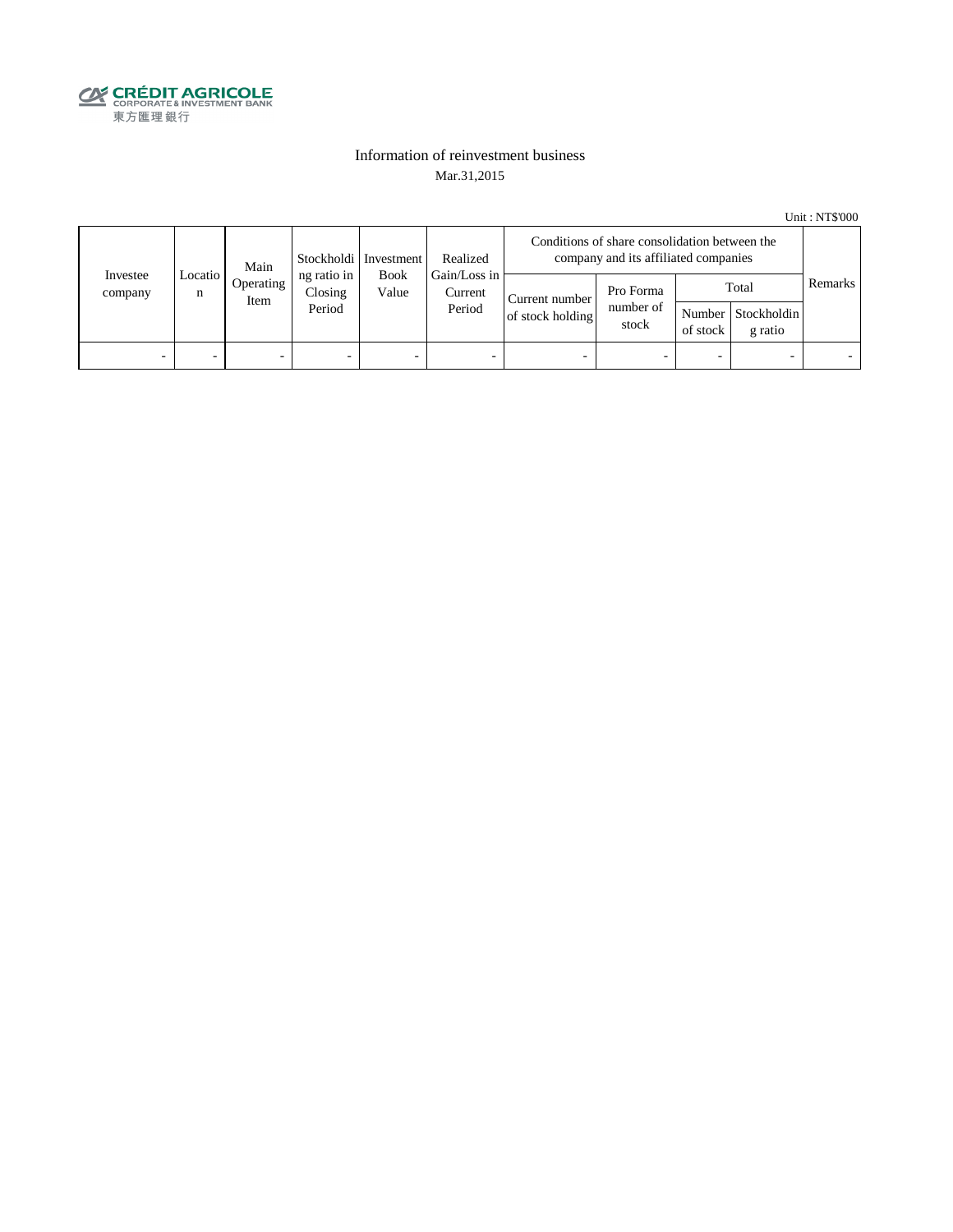

# Ratio of Deposits, Time Deposits and Foreign Currency Deposits to Total Deposits

Unit : NT\$'000, %

|                                | Mar.31,2015 | Mar.31,2014 |  |  |
|--------------------------------|-------------|-------------|--|--|
| Demand deposits                | 455,876     | 127,984     |  |  |
| % of Demand deposits           | 3.21 %      | 24.80 %     |  |  |
| Time deposits                  | 13,743,431  | 387,984     |  |  |
| % of Time deposits             | 96.79 %     | 75.20 %     |  |  |
| Foreign currency deposits      | 14,061,777  | 127,984     |  |  |
| % of Foreign currency deposits | 99.03 %     | 24.80 %     |  |  |

Note:

1. % of Demand deposits = demand deposits  $\div$  total deposits ;

% of Time deposits = time deposits  $\div$  total deposits ;

- % of Foreign currency deposits = foreign currency deposits  $\div$  total deposits
- 2. Demand deposits and Time deposits include Foreign currency deposits and Treasury deposits.
- 3. Postal office deposits are excluded.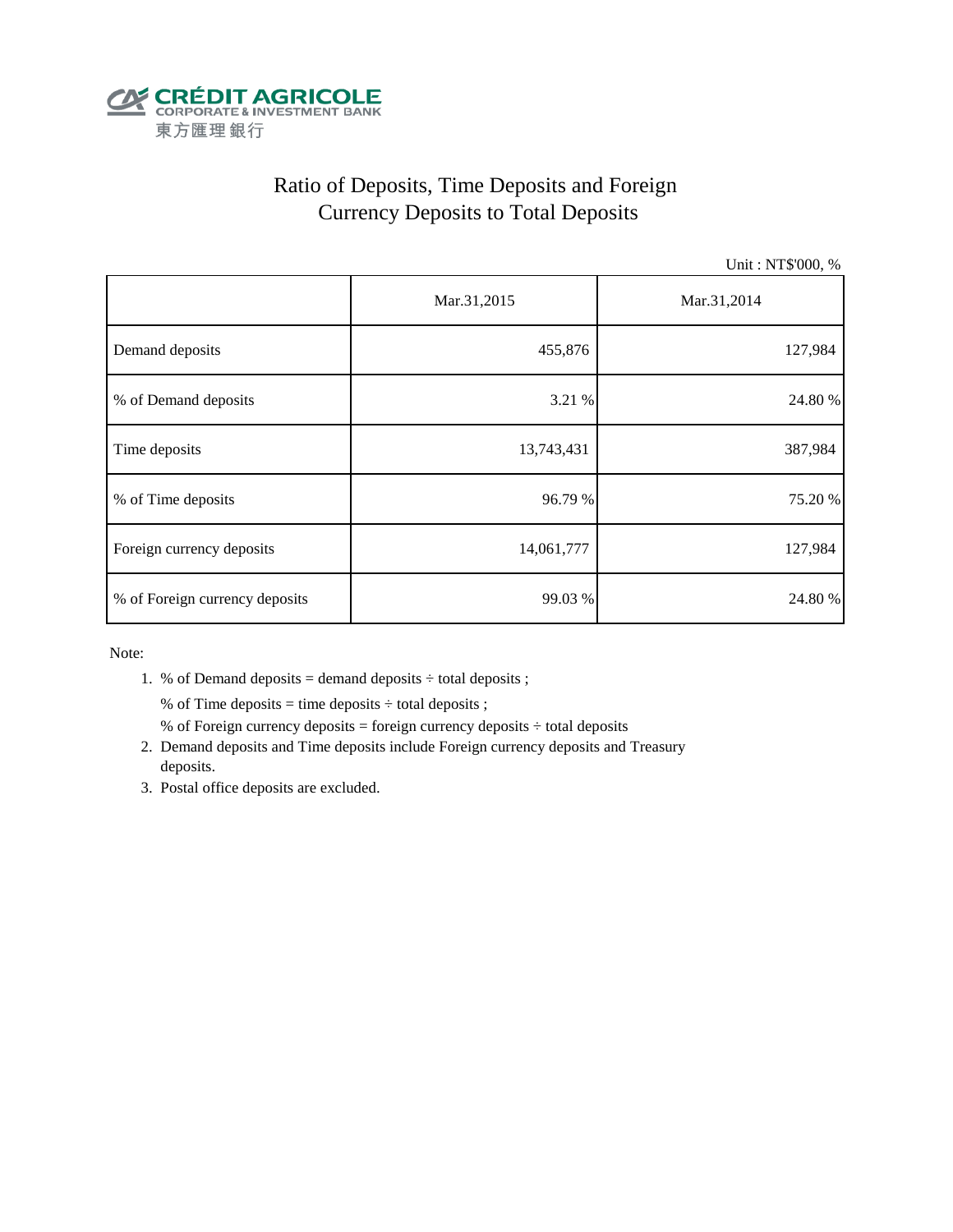

# Ratio of Small and Medium-Size Enterprise (SME) Loans

Unit : NT\$'000, %

|                     | Mar.31,2015 | Mar.31,2014 |
|---------------------|-------------|-------------|
| <b>SME</b> Loans    |             |             |
| % of SME Loans      | $0.00\ \%$  | 0.00 %      |
| Consumer Loans      |             |             |
| % of Consumer Loans | $0.00\ \%$  | $0.00\ \%$  |

- 1. % of SME Loans = SME Loans ÷ Total Loans;
- % of Consumer Loans = Consumer Loans  $\div$  Total Loans  $\%$  or Consumer Loans = Consumer Loans  $\div$  1 oral Loans
- promulgated by the Banking Bureau.  $\frac{3}{2}$ Employee Loans under Welfare Committee and other individual Consumer Loans.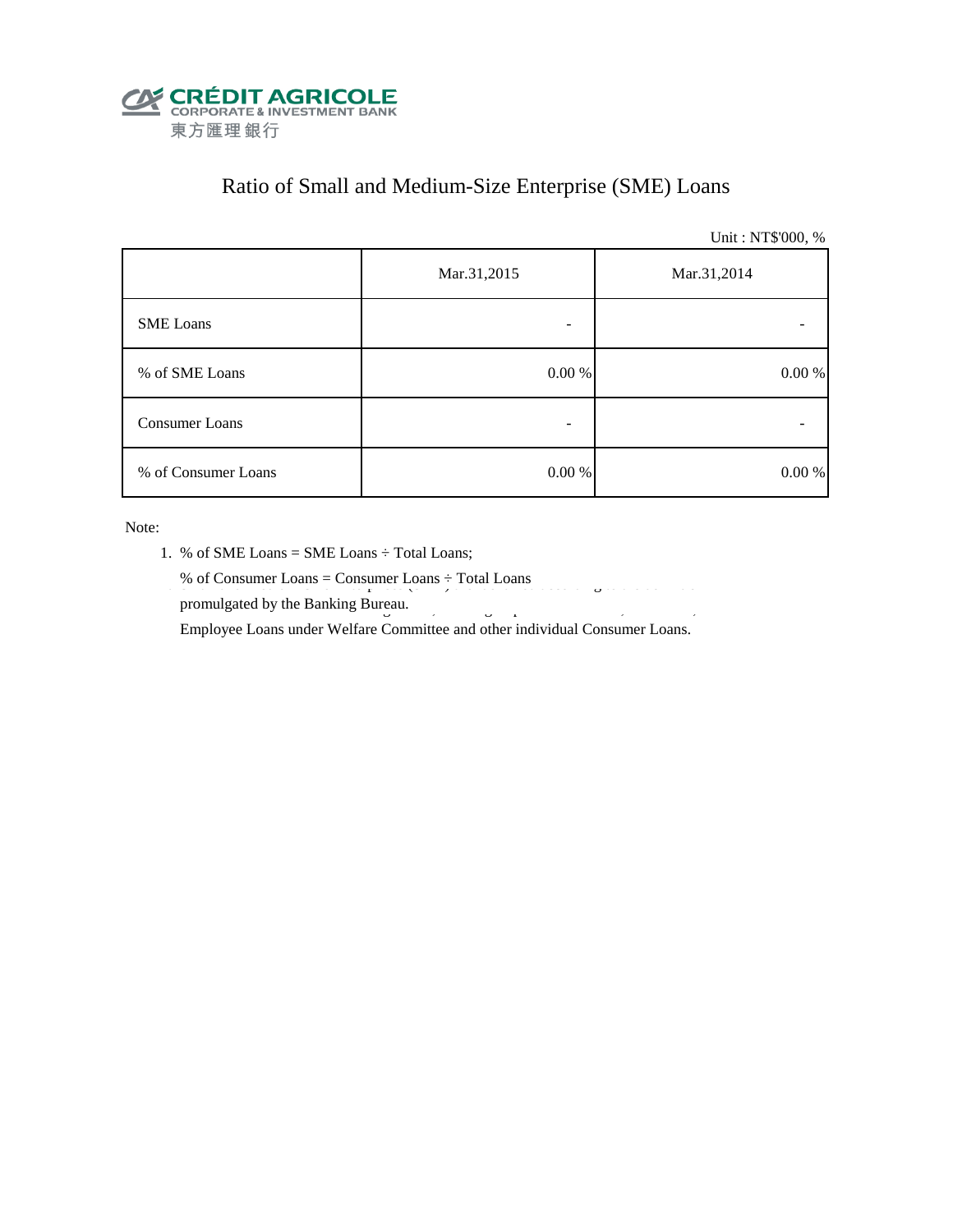

# Interest Bearing Assets and Interest Paying Liabilities

|                                                          |                    |                          |                    | Unit: NT\$'000, %        |  |
|----------------------------------------------------------|--------------------|--------------------------|--------------------|--------------------------|--|
|                                                          | Mar.31,2015        |                          | Mar.31,2014        |                          |  |
| <b>ITEM</b>                                              | Average<br>balance | Average<br>interest rate | Average<br>balance | Average<br>interest rate |  |
| Interest bearing assets                                  | 117,443,605        | 0.77%                    | 116,243,050        | 0.88 %                   |  |
| Due from Central Bank, other branches<br>and other banks | 69,439,860         | 0.34%                    | 61,971,042         | 0.48 %                   |  |
| Securities purchased                                     | 12,034,530         | 0.90%                    | 17,898,934         | 1.35 %                   |  |
| Loans, discounted notes and bills                        | 35,969,215         | 1.55 %                   | 36,373,074         | 1.34 %                   |  |
| Interest paying liabilities                              | 125,835,173        | 0.44%                    | 128,047,435        | 0.44%                    |  |
| Due to banks and other branches                          | 111,382,542        | 0.41%                    | 117,804,455        | 0.38 %                   |  |
| Deposits (demand deposits, time<br>deposits and NCD)     | 14,452,631         | 0.71%                    | 10,242,980         | 1.11 %                   |  |

Note:

1. Average balance is based on daily average balance of interest bearing assets or interest liabilities.

 2. Interest bearing assets or interest paying liabilities are disclosed in accordance with the chart of accounts or their nature.